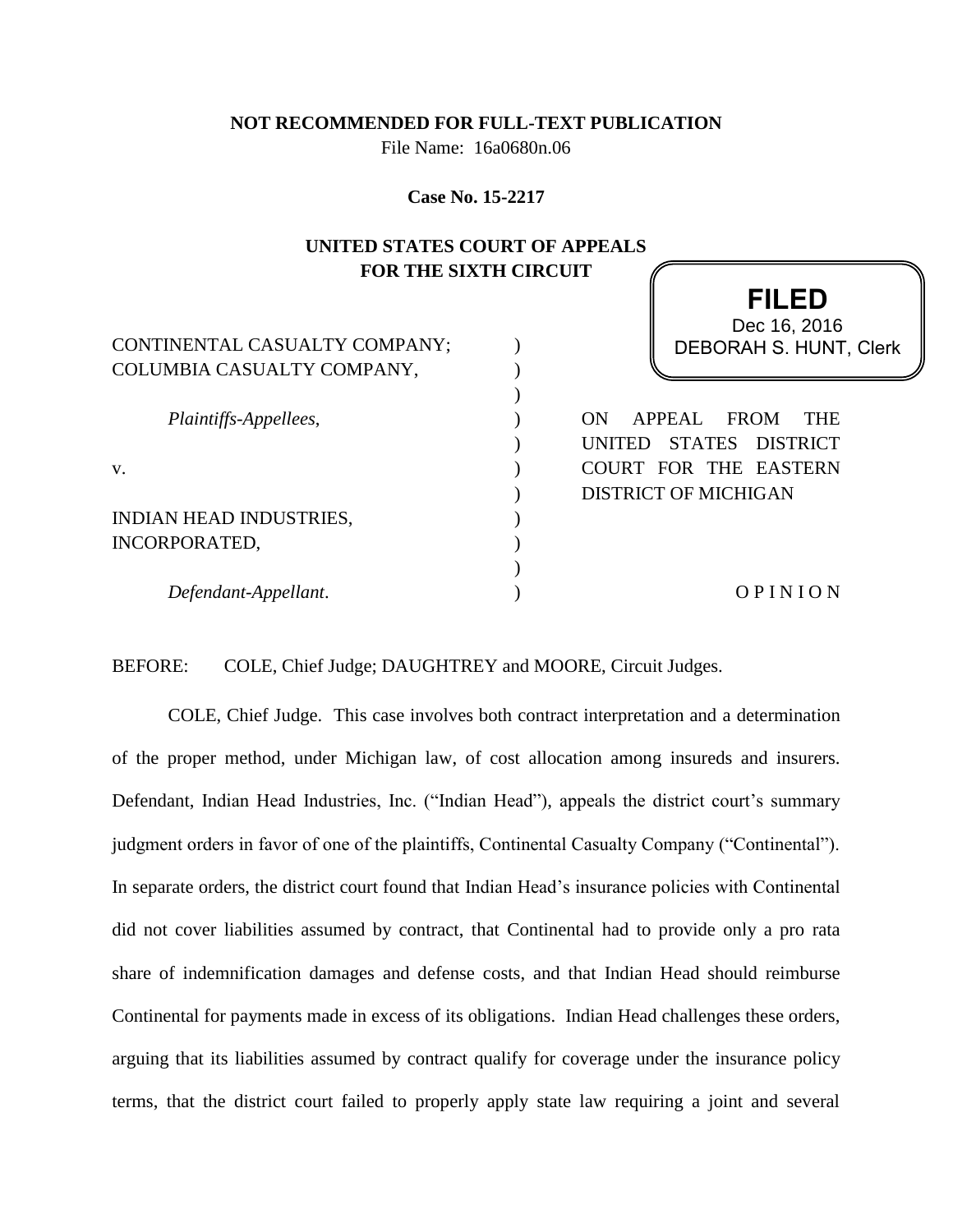liability allocation of damages and costs, and that reimbursement is improper where the terms of the policies do not provide for it. We find no reversible error and affirm the district court's judgments with respect to pro rata allocation and reimbursement, but remand for consideration of Continental's liabilities from those injuries that preexisted insurance coverage but were ongoing during the policy period.

#### **I. BACKGROUND**

### **A. Factual Background**

In March 1984, Indian Head entered into a written agreement ("1984 Agreement") to acquire a gasket manufacturing division of Thyssen-Bornemisza, Inc., Detroit Gasket & Manufacturing Co. ("Detroit Gasket"). In the agreement, Indian Head purchased Detroit Gasket's assets and product names. The 1984 Agreement also provided that Indian Head would assume all liabilities and obligations, including products liability, arising out of or relating to the business and operations of the acquisitions.

Indian Head then purchased three consecutive liability insurance policies from Continental from April 1984 until April 1987. These insurance policies included bodily injury coverage which provided in relevant part:

> [Continental] will pay on behalf of [Indian Head] all sums which [Indian Head] shall become legally obligated to pay as damages because of . . . bodily injury . . . to which this insurance applies, caused by an occurrence, and [Continental] shall have the right and duty to defend any suit against [Indian Head] seeking damages on account of such bodily injury . . . even if any of the allegations of the suit are groundless, false or fraudulent . . . .

(*See, e.g.*, Policy, R. 81-5, PageID 1129.) The policies defined "bodily injury" as "bodily injury, sickness or disease sustained by any person which occurs during the policy period, including death at any time resulting therefrom," and "occurrence" as "an accident, including continuous

- 2 -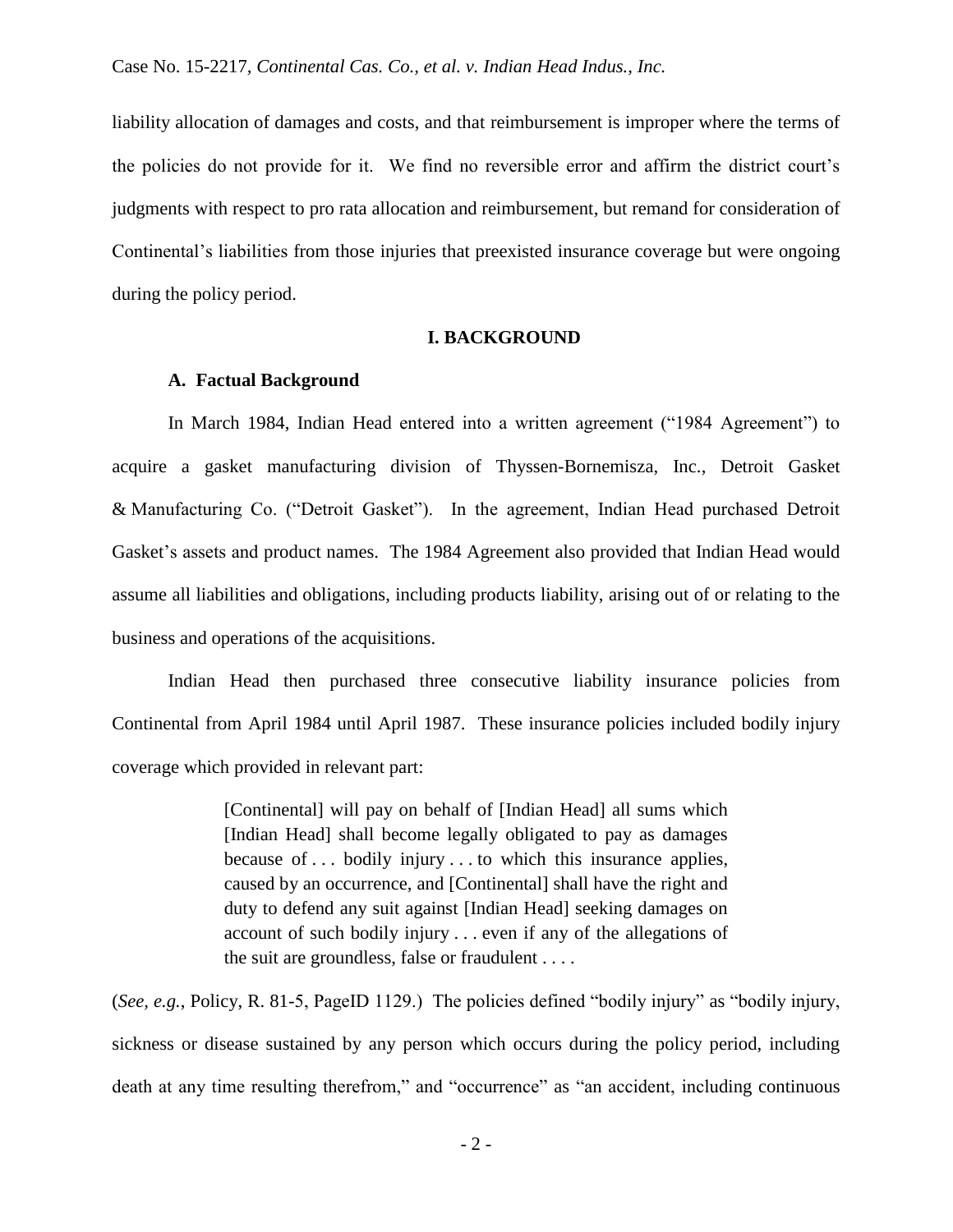or repeated exposure to conditions, which results in bodily injury . . . neither expected nor intended from the standpoint of [Indian Head]." (*Id.* at PageID 1127–28.) The policies also included an exclusion ("Exclusion A") to the coverage, which provided "[t]hat this insurance does not apply . . . to liability assumed by the insured under any contract or agreement except an incidental contract . . . " (*Id.* at PageID 1129.) The policies defined "incidental contract" to include "any oral or written contract or agreement relating to the conduct of the named insured's business," with the exception that the coverage would not extend to a "bodily injury . . . for which the insured has assumed liability under any incidental contract, if such injury . . . occurred prior to the execution of the incidental contract." (Endorsement, R. 36-8, PageID 665.)

From 1984 until 1989, Indian Head owned and operated Detroit Gasket while it manufactured and sold automotive gaskets containing asbestos. Numerous claimants brought lawsuits against Indian Head alleging bodily injury from exposure to the asbestos-containing products manufactured by Indian Head and its predecessor. In 1994, Indian Head began submitting these lawsuits to Continental for defense and indemnification under the insurance policies held from 1984 to 1987. For nine years, Continental fulfilled Indian Head's requests without reserving any rights, applying the insurance coverage to tens of thousands of lawsuits brought against Indian Head.

In October 2005, Continental stated in a letter to Indian Head that Continental was not obligated to cover all defense and indemnification amounts, but rather, only to "pay its pro rata share." Continental also included a reservation of rights in the letter that listed the right to seek reimbursement for excess payments.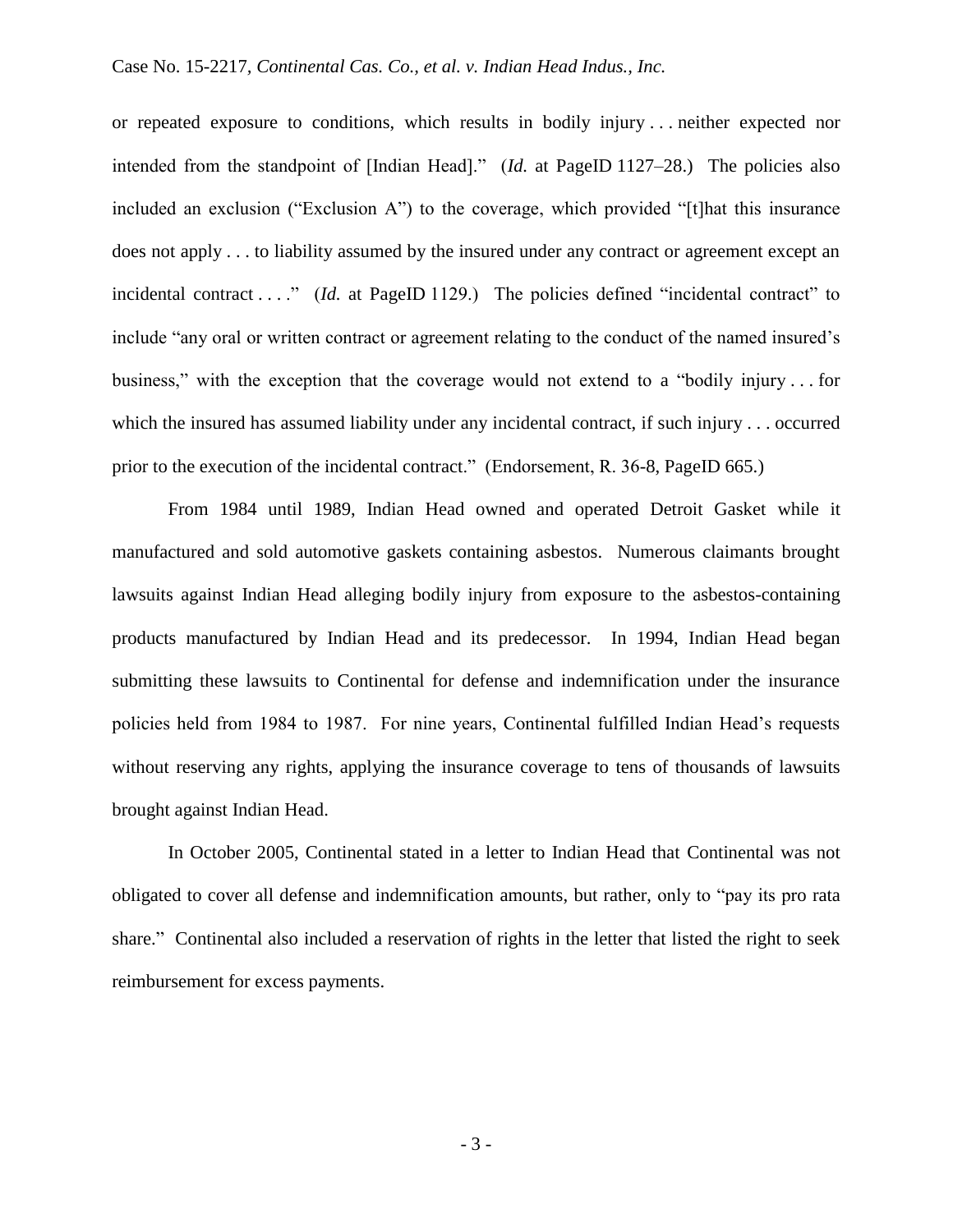## **B. Procedural History**

On October 12, 2005, Continental and its subsidiary, Columbia Casualty Co., filed a complaint in the United States District Court for the Eastern District of Michigan, seeking a declaratory judgment of their rights and responsibilities under Indian Head's insurance policies. Among other claims, Continental sought a judgment that Exclusion A barred coverage of any liabilities assumed by the 1984 Agreement. Continental also sought declaratory judgments that the definition of "bodily injury" restricted Continental's liability for bodily injuries to injuries occurring during the insurance period, and that defense costs must also be apportioned for suits based on injuries occurring during the insurance period. Indian Head contested Continental's claims, asserting that Continental had waived its rights and was estopped from asserting coverage limits.

Following cross-motions for summary judgment, the district court issued two separate orders. First, the court granted Continental summary judgment on the issue of allocation, ordering that "the pro rata time-on-the-risk method of allocation" would apply. The court then denied Indian Head summary judgment on the applicability of Exclusion A to the 1984 Agreement, finding that Exclusion A plainly and unambiguously excluded liability assumed under any contract or agreement.

After the court issued its orders, the parties stipulated to the classes of suits underlying the insurance claims since Continental's reservation of rights. The classes were based on the claimed dates of injury and detailed the costs incurred in each instance. The parties then submitted cross-motions for summary judgment. Continental sought reimbursement for payments issued in excess of its pro rata share and Indian Head reiterated that pro rata allocation should not apply. Based on the stipulated classes and the court's prior determination that pro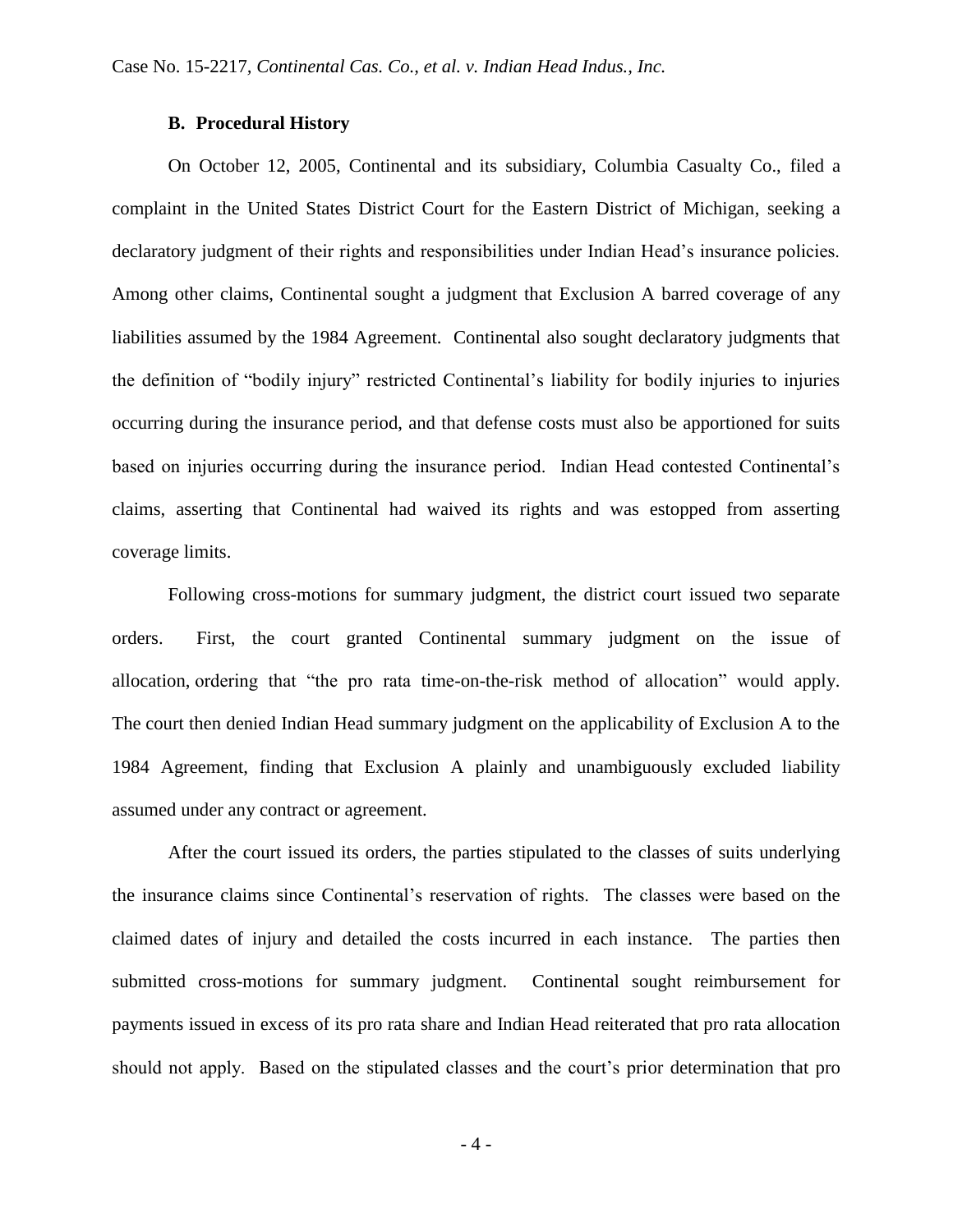rata allocation would apply, the district court ordered that Indian Head pay Continental approximately \$2.4 million in restitution.

Indian Head appealed the decision of the district court to this court. Before the parties submitted their briefs, Indian Head moved to certify the question of whether pro rata allocation should be used to the Michigan Supreme Court. Following Continental's opposition, we denied the motion.

#### **II. ANALYSIS**

#### **A. Standard of Review**

We review the district court's grant of summary judgment and contract interpretation de novo. *Hobart Corp. v. Waste Mgmt. of Ohio, Inc.*, 758 F.3d 757, 765 (6th Cir. 2014); *Cyber Sols. Int'l, LLC v. Pro Mktg. Sales, Inc.*, 634 F. App'x 557, 562 (6th Cir. 2016). Summary judgment is proper if "there is no genuine dispute as to any material fact and the movant is entitled to judgment as a matter of law." Fed. R. Civ. P. 56(a). That is, summary judgment should not be granted "if the evidence is such that a reasonable jury could return a verdict for the nonmoving party." *Anderson v. Liberty Lobby, Inc.*, 477 U.S. 242, 248 (1986). At this stage of the litigation, the court must also view the facts and draw reasonable inferences "in the light most favorable" to the nonmoving party. *Scott v. Harris*, 550 U.S. 372, 378 (2007) (quoting *United States v. Diebold, Inc.*, 369 U.S. 654, 655 (1962) (per curiam)).

### **B. Applicable Law**

To decide on Indian Head's appeal from the district court, we must first determine the applicable law at issue. In diversity suits such as this, federal courts must apply the choice-of-law rules and substantive law of the forum state. *CenTra, Inc. v. Estrin*, 538 F.3d 402, 409 (6th Cir. 2008). Indian Head and Continental both agree that Michigan law applies in this case as the policies were executed in Michigan.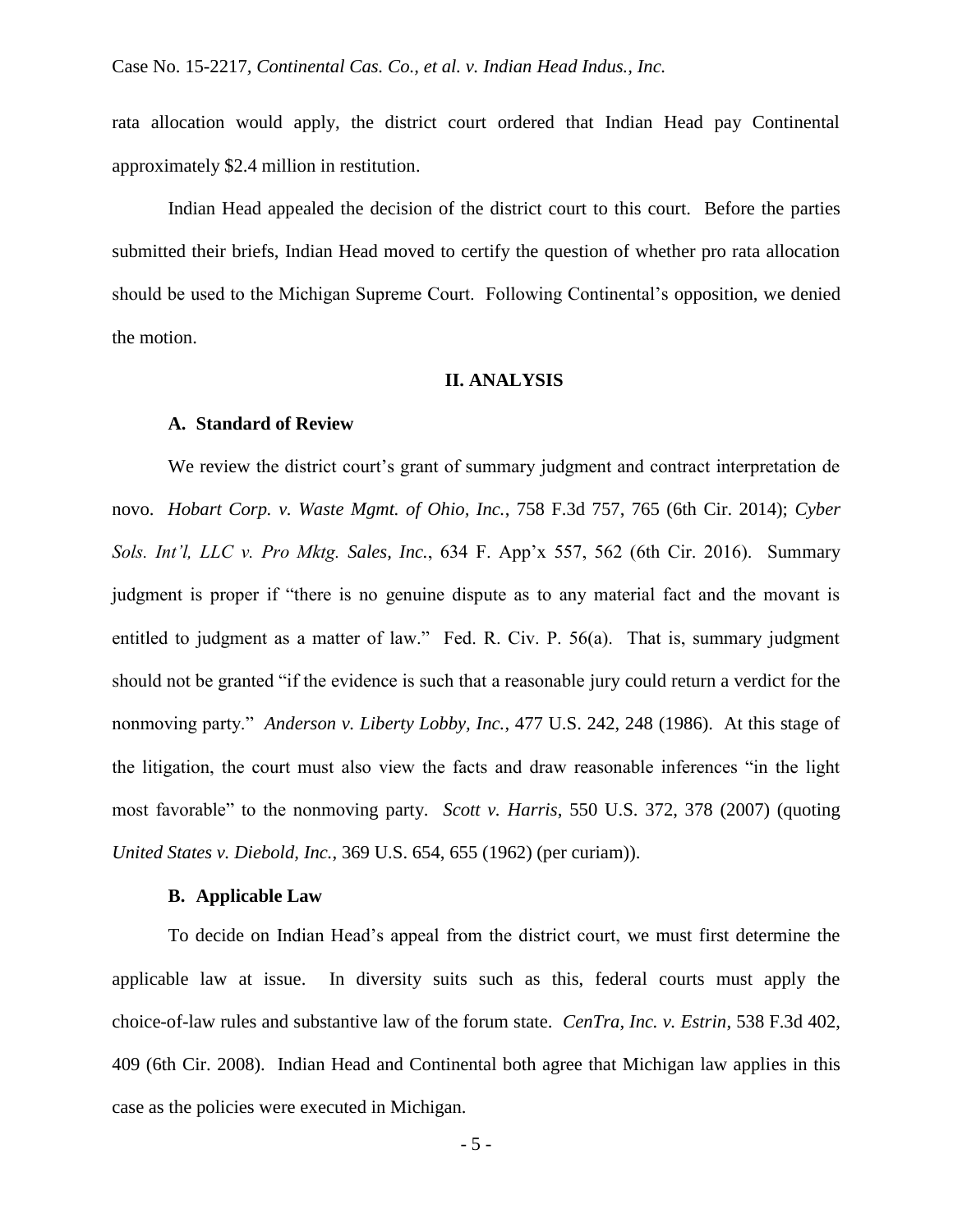In applying state law, this court must follow the decisions of the state's highest court on the issue, or, where the highest court has not decided, attempt to determine how the state court would decide if presented with the question, using "all available data, including the decisional law of the state's lower courts." *Talley v. State Farm Fire and Cas. Co.*, 223 F.3d 323, 326 (6th Cir. 2000); *Ziegler v. IBP Hog Mkt., Inc.*, 249 F.3d 509, 517 (6th Cir. 2001). In doing so, we may not disregard the forum state's appellate court decisions on the issue, whether published or unpublished, unless convincing evidence shows the highest court would decide otherwise. *Id.*

#### **C. Michigan Contract Interpretation**

The Michigan Supreme Court has previously established that "it is the policy language as applied to the specific facts in a given case that determines [insurance] coverage." *Gelman Scis., Inc. v. Fidelity and Cas. Co. of N.Y.*, 456 Mich. 305, 316 (1998), *overruled on other grounds by Wilkie v. Auto-Owners Ins. Co.*, 469 Mich. 41 (2003). Coverage is first assessed by identifying whether a claim falls within the terms of a policy so as to trigger coverage, and then by determining whether any applicable exclusion prevents the policy from applying. *Alticor, Inc. v. Nat'l Union Fire Ins. Co. of Pa.*, 916 F. Supp. 2d 813, 822 (W.D. Mich. 2013) (citing *Heniser v. Frankenmuth Mut. Ins.*, 449 Mich. 155, 172 (1995)). Where the language is clear and unambiguous, this court must give effect to its terms as written without any attempt to alter or vary the meaning. *Alticor*, 916 F. Supp. 2d at 822. Ambiguous provisions must be interpreted in favor of coverage for the policyholder. *Gelman*, 456 Mich. at 318.

This court is required to begin its review of the contract by "determin[ing] what the agreement was and effectuat[ing] the intent of the parties." *Auto-Owners Ins. Co. v. Churchman*, 440 Mich. 560, 566 (1992). In doing so, we must look at the contract as a whole and give meaning to all terms either by the definitions within the policy or by assigning the terms their ordinary meaning. *Id.*; *Grp. Ins. Co. of Mich. v. Czopek*, 440 Mich. 590, 596 (1992).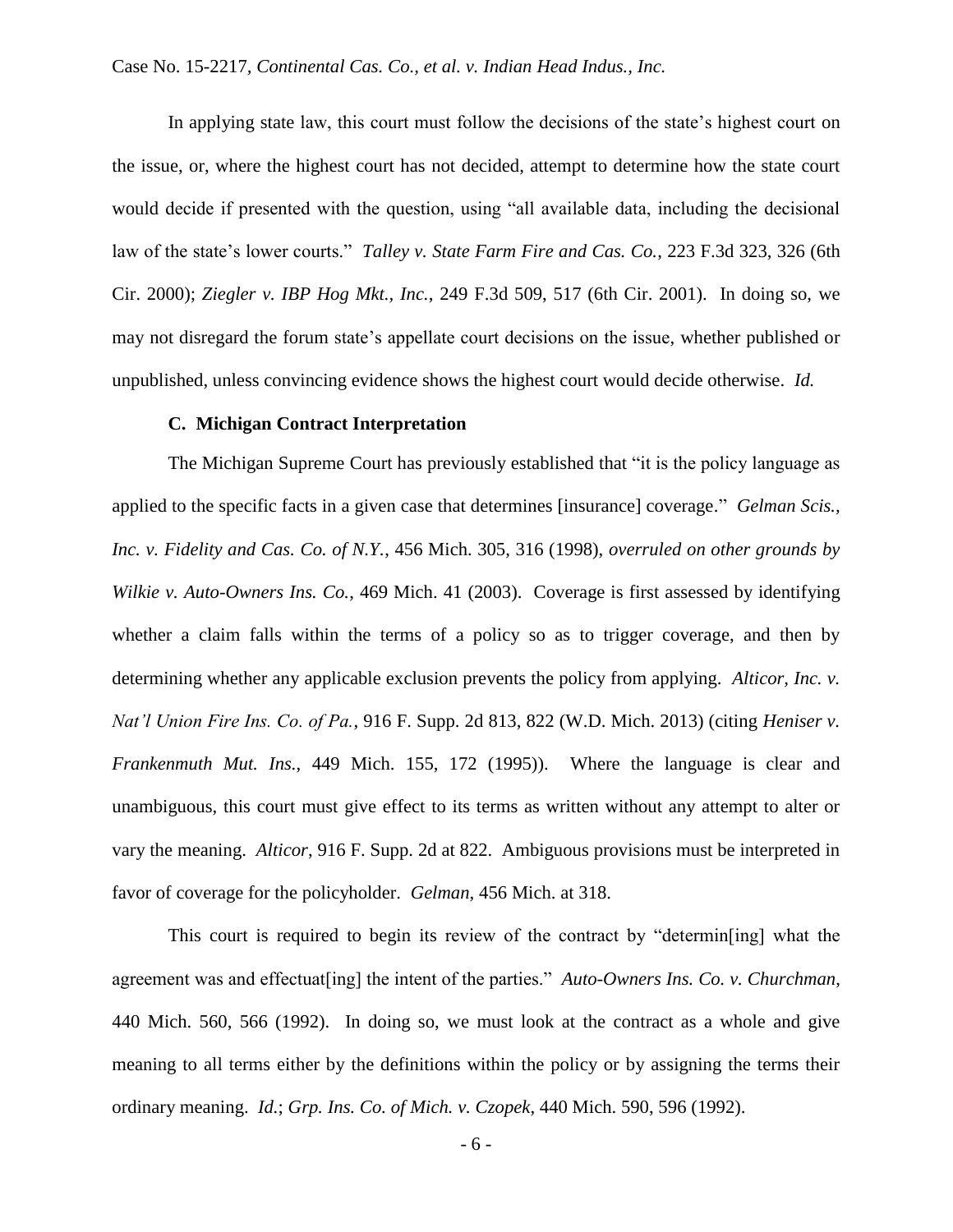## **D. The Application of Exclusion A to Injuries From Before the Policy Period**

## *1. Exclusion A is Clear and Unambiguous*

Indian Head's insurance policies cover all sums that Indian Head becomes legally obligated to pay as a result of damages or defense costs. However, the policies bar, through Exclusion A, any injury liability assumed "under any contract or agreement except an incidental contract." (*See, e.g.*, Policy, R. 81-5, PageID 1127–29.) The "incidental contract" may be an oral or written agreement, but must "relat[e] to the conduct of [Indian Head's] business," and the injury cannot preexist the incidental contract. (Endorsement, R. 36-8, PageID 665.)

In an order denying Indian Head summary judgment, the district court found that the terms of Exclusion A plainly and unambiguously excluded coverage for liabilities assumed under the 1984 Agreement, noting that there is no ambiguity in the language of the policy. On appeal, Indian Head claims that the court failed to consider its argument that Exclusion A did not apply because the agreement was an incidental contract. This argument, however, was not fully raised in briefing with the district court. In its order, the court noted that neither party suggested that the agreement was an incidental contract. However, Indian Head did argue that the agreement was an incidental contract in earlier, unrelated pleadings regarding allocation. Thus, we must determine whether this argument was sufficiently raised before the district court, and, if not, whether we have any authority to consider the argument.

This court has established that we will not consider arguments raised for the first time on appeal. *City Mgmt. Corp. v. U.S. Chem. Co., Inc.*, 43 F.3d 244, 255 (6th Cir. 1994). A party appealing summary judgment based on arguments not presented to the lower court has not preserved such arguments for appellate review, even if the arguments were previously included in other pleadings in the case. *See Mingus v. Butler*, 591 F.3d 474, 483–84 (6th Cir. 2010) (finding an argument included in an answer to a complaint but not in the motion seeking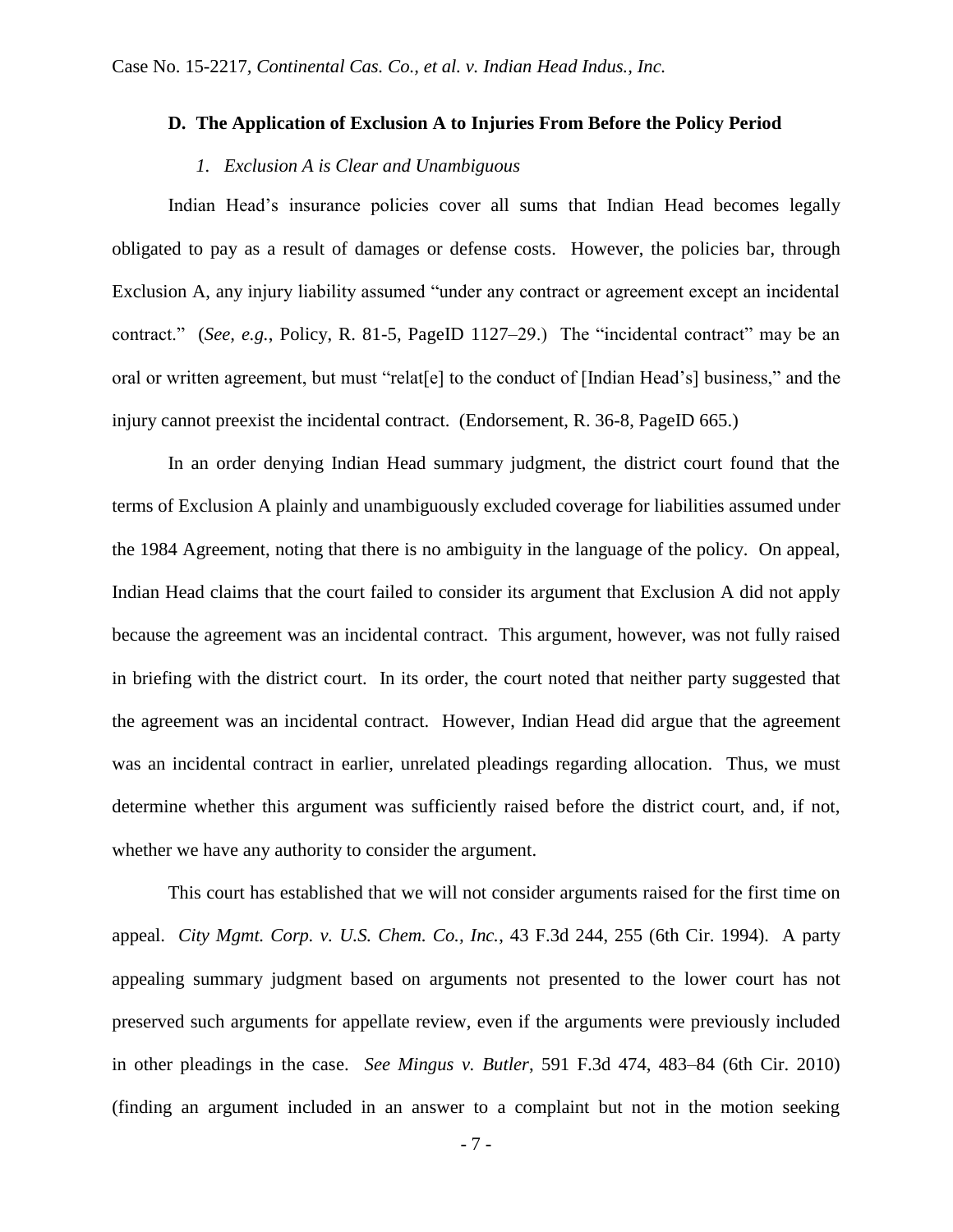summary judgment as not sufficiently presented for appellate review); *see also Benahmed v. Houston Cas. Co.*, 486 F. App'x 508, 514 (6th Cir. 2012).An exception is allowed, however, for questions of law, or where considering the argument would serve to avoid injustice. *Stromback v. New Line Cinema*, 384 F.3d 283, 304 n.8 (6th Cir. 2004) (citing *United Food & Commercial Workers Union, Local 1099 v. Sw. Ohio Reg'l Transit Auth.*, 163 F.3d 341, 360 n.9 (6th Cir. 1998)).

In this case, even though the qualification of the 1984 Agreement as an incidental contract was highly relevant to determining the application of Exclusion A, Indian Head failed to present this argument when it submitted its motion for summary judgment. Therefore, this court considers the argument insufficiently preserved for appellate review. *See City Mgmt. Corp.*, 43 F.3d at 255. However, because the argument raises a question of law, we find that we still have the authority to consider the argument. *See Stromback*, 384 F.3d at 304 n.8.

The policies at issue provide an expansive definition for incidental contracts. In particular, while the policies originally defined "incidental contract" to include only specific types of contracts, the policies were subsequently amended through an endorsement to broaden the definition to "any oral or written contract or agreement relating to the conduct of the named insured's business." 1 (Endorsement, R. 36-8, PageID 665.)

 $\overline{a}$ 

 $1$  The original definition of incidental contract was limited to "any written lease of premises, easement agreement . . . undertaking to indemnify a municipality required by municipal ordinance . . . sidetrack agreement or elevator maintenance agreement." (*See, e.g.*, Policy, R.81-3, PageID 1189.)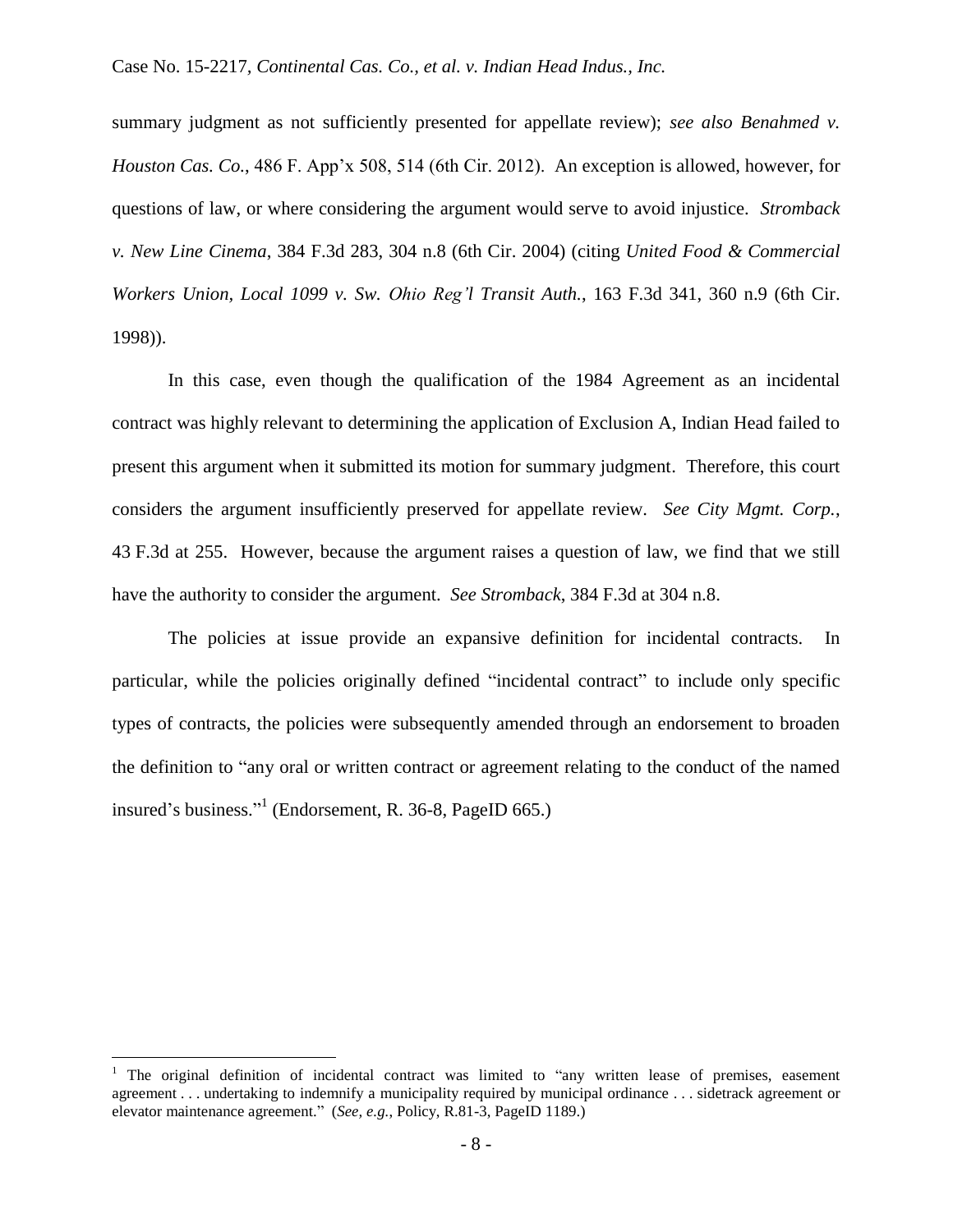Continental contends that the 1984 Agreement is non-incidental, because the agreement assumed the liabilities of Indian Head's predecessor, Thyssen, and therefore related to Thyssen's business and not Indian Head's. Indian Head asserts that when the policies began in April 1984, the assumption of liabilities related to Indian Head's business as it acquired Detroit Gasket in March 1984.

On this question, we find Indian Head's argument more persuasive. As it relates to Exclusion A, the agreement at issue is Indian Head's assumption of the liabilities for the activity of Detroit Gasket, an entity that the 1984 Agreement made part of Indian Head's business. The incidental contract exception to Exclusion A requires only that the agreement relate to the conduct of Indian Head's business. Based on the plain terms of this provision, the assumption of liabilities in the 1984 Agreement would therefore qualify as it related to the past conduct of Detroit Gasket, which as of the date of the agreement was made a part of Indian Head's business. This is not a situation where the liability assumed was for the conduct of an entity never owned by Indian Head. There is also no concern that Continental, as the insurer, was unaware that Detroit Gasket constituted part of Indian Head's business during the policy period. Furthermore, the policy language does not require that the conduct for which liabilities were assumed must have occurred while the entity was part of Indian Head's business. By the terms of the policies, the conduct at issue could be past or future. The policies only require that the conduct be that of the insured's business, which, as previously addressed, is met in this case.

Even accepting the 1984 Agreement as an incidental contract, the policies exclude any assumed liabilities for injuries that occurred before the execution of the agreement. As a result, any injuries that occurred before the agreement would not be covered. Indeed, Indian Head concedes this point. However, there remains a category of injuries not covered by this exclusion.

- 9 -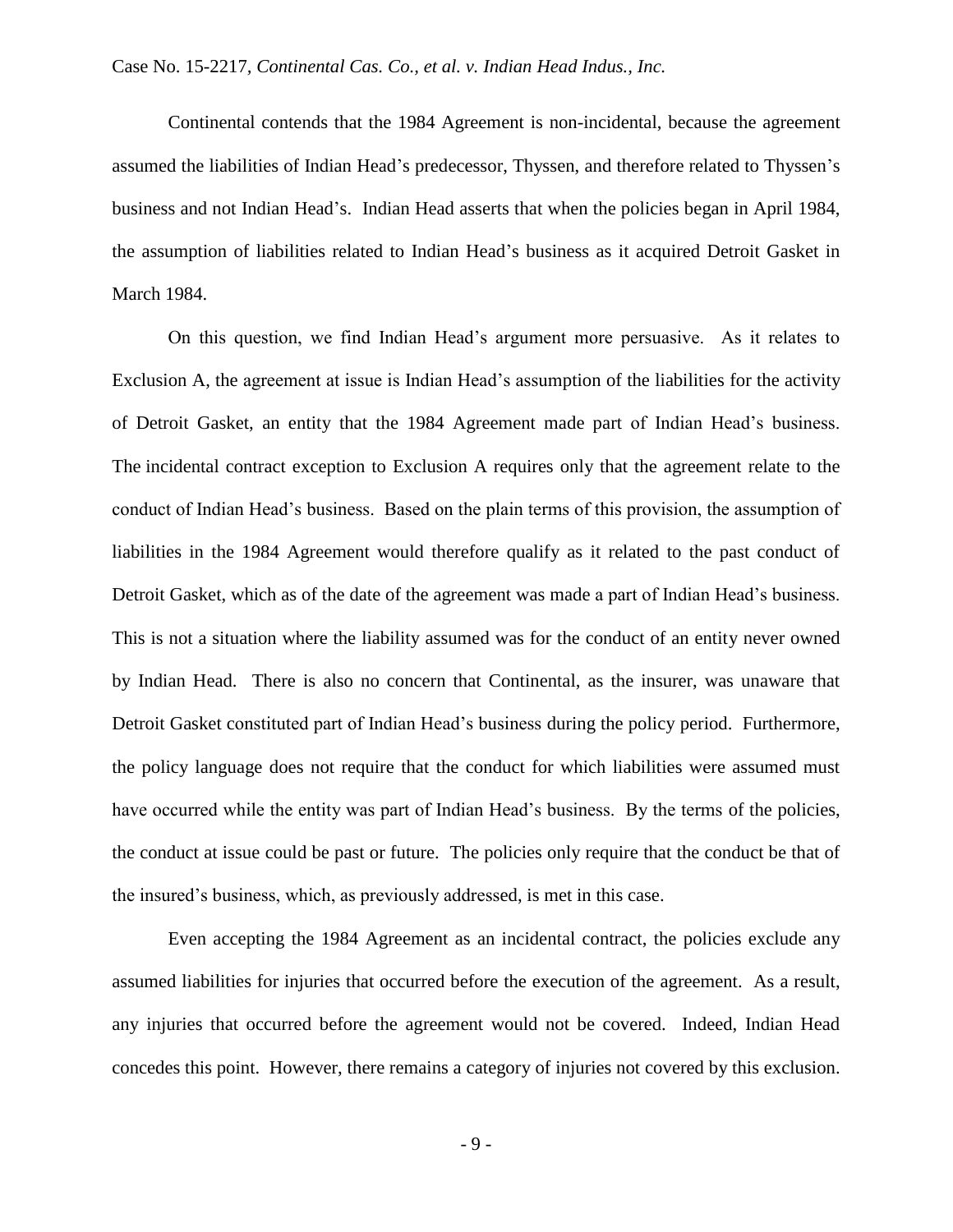The parties have stipulated that asbestos-related injuries "occur continuously" from the date of first exposure. Based on this stipulation, even if Exclusion A precludes injuries occurring before the 1984 Agreement, those injuries would continue to cause ongoing injuries that would constitute new injuries occurring after the agreement was executed. These new injuries would thus be entitled to coverage under the incidental contract exception since they would not preexist the making of the contract.

As the district court never considered the incidental contract argument, it did not consider the coverage Indian Head would be entitled to for liabilities assumed by the agreement for injuries that occurred after its execution. This is evidenced by the district court's order that Indian Head reimburse Continental for claims alleging their entire period of exposure predating 1984 without separating those injuries that were still ongoing after the 1984 Agreement. We find that assessing the scope of liabilities attributable to this category of injuries requires further consideration by the district court.

## *2. Injuries Prior to 1984 Are Not Covered Regardless of the Theory of Liability*

Indian Head also argues that if a suit were brought on a theory of liability other than the 1984 Agreement, then Exclusion A cannot bar coverage of those claims. However, we find this argument ignores that, for coverage to apply in the first instance, the suit would still require triggering the policy coverage. *See Alticor*, 916 F. Supp. 2d at 822. Without such triggering, whether an exclusion applies is irrelevant. *See id.* The policies provide for coverage with the limitation that injuries must have occurred during the policy period. Indian Head agrees with this, acknowledging in its briefs to this court that the policy language requires that an injury occur during the policy period.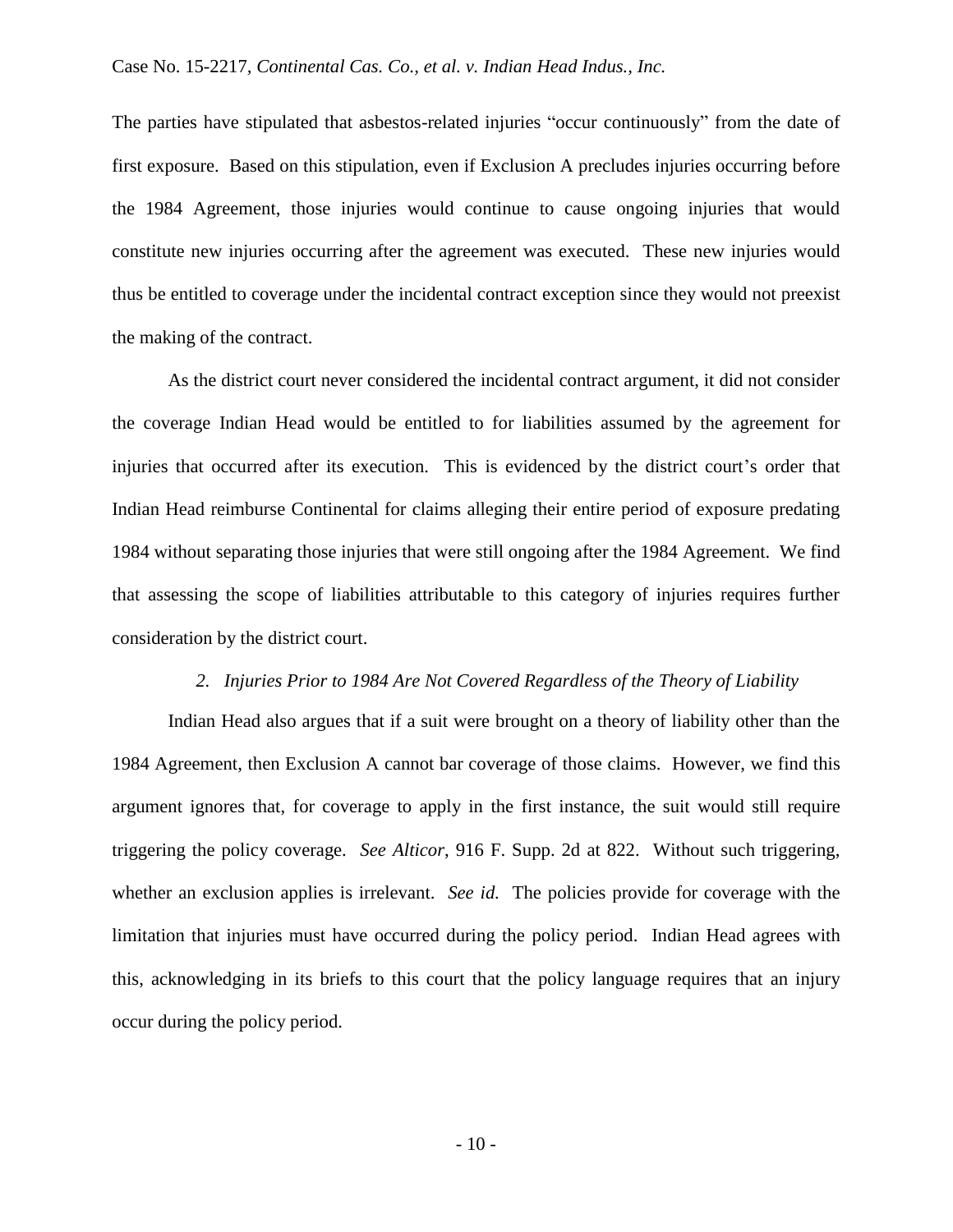Given this limitation, the policies bar coverage of any injuries that occurred before 1984 if those claims are based on a theory of liability other than the 1984 Agreement. As a result, there is no need to consider whether direct liability or successor liability would be possible. Regardless of the standing of individual claimants to bring such a suit against Indian Head, the suit would fail to trigger Indian Head's coverage with Continental.

### *3. Absent Ambiguity, the Plain Meaning of the Contract Controls*

Indian Head further disputes the district court's decision that Continental is not bound by its prior performance covering injuries that preexisted 1984. Indian Head notes that under the doctrine of practical construction, Michigan courts assign great weight to prior performance of contractual parties. As Indian Head recognizes though, course of conduct is only relevant when the contract appears ambiguous. *See Detroit Greyhound Emps. Fed. Credit Union v. Aetna Life Ins. Co.*, 381 Mich. 683, 686 (1969). This court has held that such ambiguity only exists where "the language is susceptible to two or more reasonable interpretations." *City of Wyandotte v. Consol. Rail Corp.*, 262 F.3d 581, 585 (6th Cir. 2001). Under Michigan law, where such ambiguity does not exist, the contract's terms as written are controlling, irrespective of contradictory past behavior by the parties. *Dow Chem. Co. v. Associated Indem. Corp.*, 724 F. Supp. 474, 486 (E.D. Mich. 1989).

We find that Indian Head has not asserted that Exclusion A's terms are ambiguous. Consequently, previous acceptance of any claims relating to injuries before 1984 is irrelevant no matter how inconsistent with the terms of the contract that performance may have been.

### **E. The Allocation of Indemnity Damages and Defense Costs**

There are multiple approaches a court may take in assigning the allocation of damages and costs under an insurance policy. *See Arco Indus. Corp. v. Am. Motorists Ins. Co.*, 232 Mich. App. 146, 160–61 (1998). At issue in this case are two of these possible approaches. The "all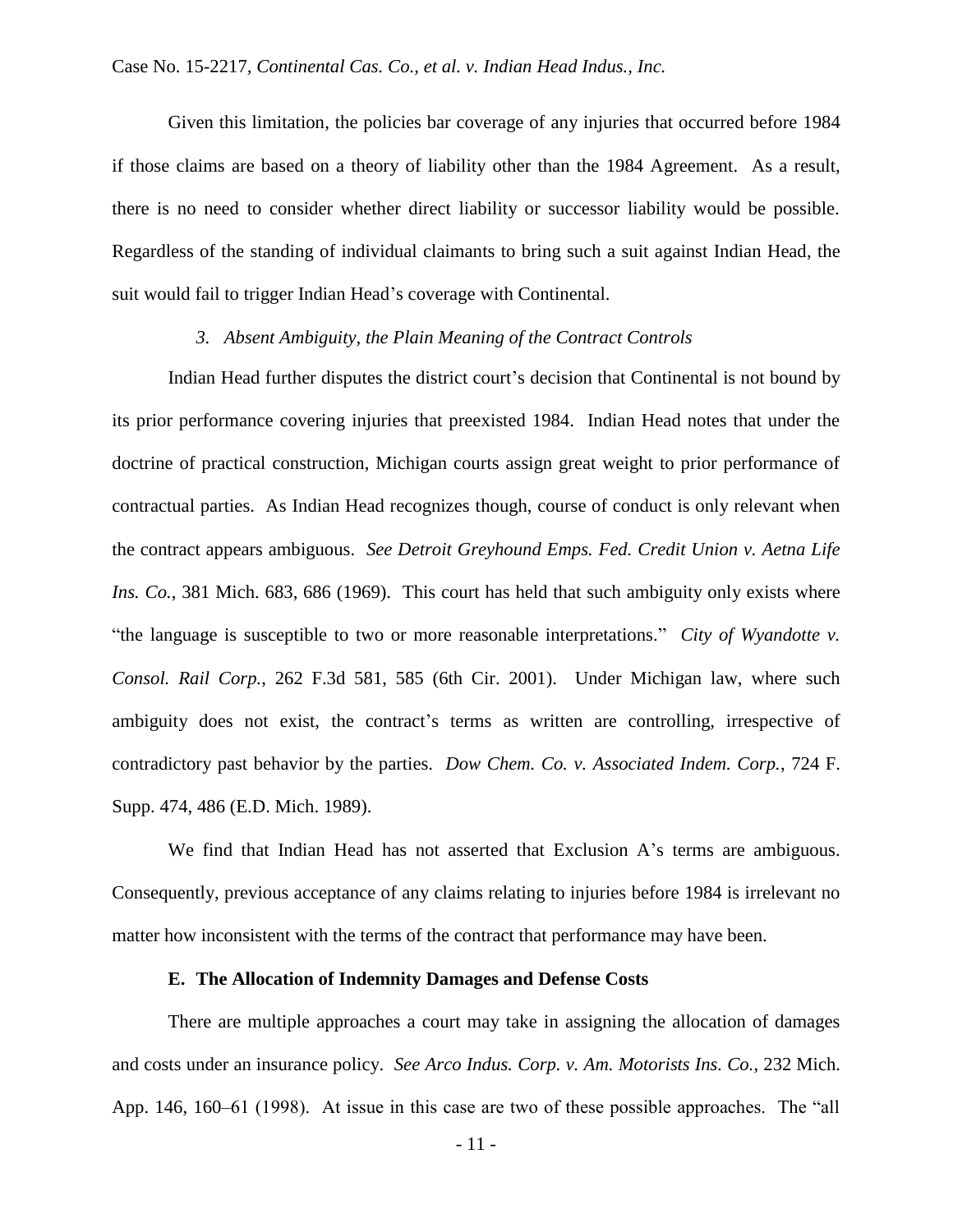sums" or "joint and several liability" approach considers each insurer of any policy triggered to be liable for the insured's entire loss, including costs falling outside the policy's period. *Id.* at 160. Liable insurers may then seek contribution from other insurers whose policies have been triggered. *Id.* The "time-on-the-risk" or "pro rata" approach assigns liability among the insurers for the triggered policies based on the portion of the underlying injuries that may be associated with each policy so as to make the insurer liable only for the prorated share of injuries. *Id.* at 161.

## *1. Pro Rata Allocation Is the Appropriate Method*

As an initial matter, Indian Head's practical construction argument is inconsequential as neither party argues that the terms of the policy are ambiguous. Continental's prior conduct would only be relevant were the contracts deemed unclear and ambiguous. *Detroit Greyhound*, 381 Mich. at 686. As neither party argues this to be the case, Continental's prior treatment of the policies is irrelevant.

This court is therefore left only to consider whether the district court correctly applied state law in determining the allocation method. To this question, the Michigan Supreme Court has not yet provided guidance. *See Gelman*, 456 Mich. at 324. This leaves only the language of the policies at issue, the opinions of lower appellate courts, and other suggestions of how Michigan's highest court would rule if presented with the question. *See Ziegler*, 249 F.3d at 517.

a. The Policy Language Limits Liability to Injuries During the Policy Period

Indian Head argues that the "all sums" language included in the policies is unambiguous and requires the application of the "all sums" method of allocation. Continental asserts that the restriction of coverage to injuries occurring during the policy period limits damages to those that may be attributed to the policy period.

- 12 -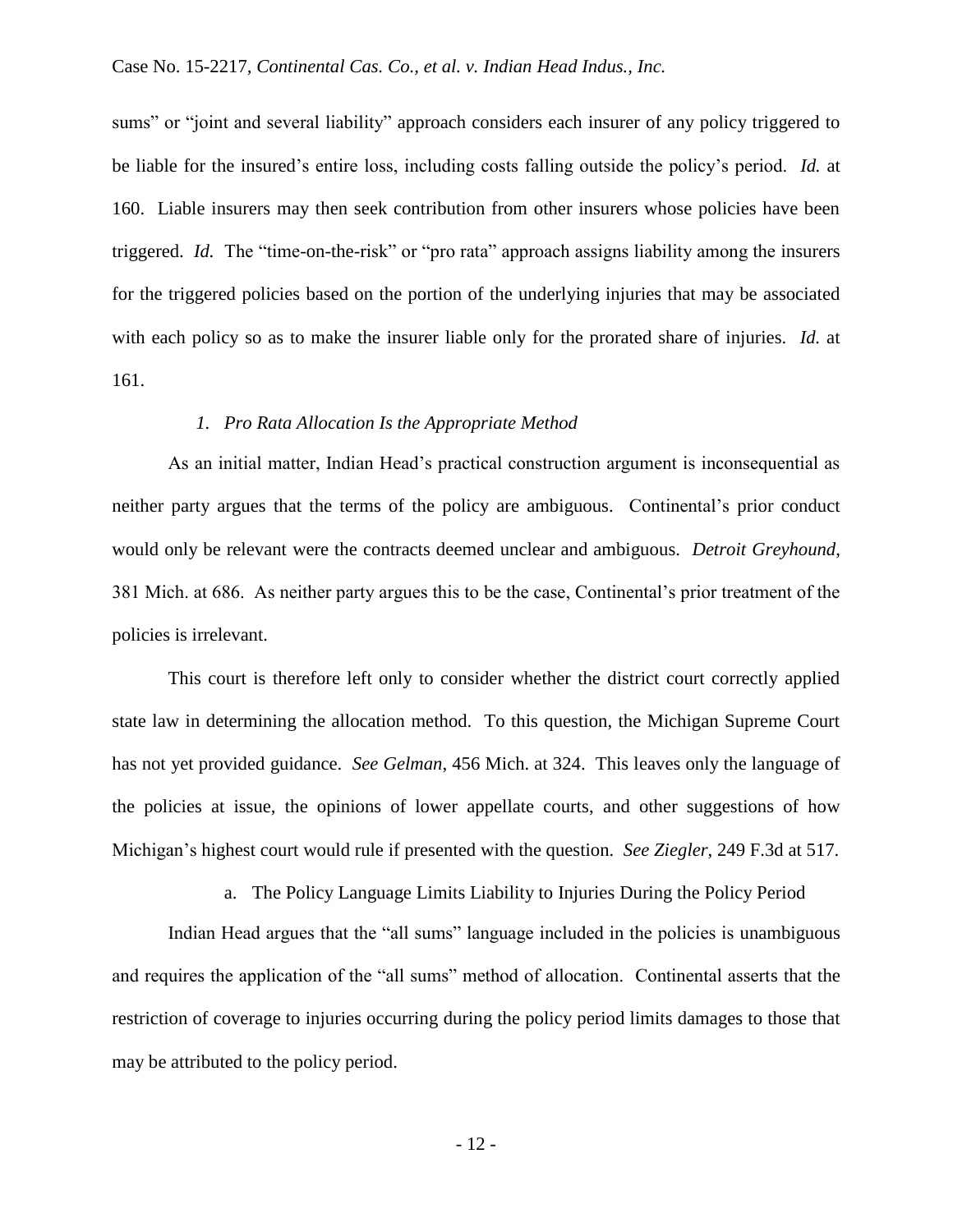As with other issues raised in this appeal, we begin by reviewing the terms of the policies. Although the reference to "all sums" bears the same terms as the "all sums" allocation method name, Indian Head's assertion ignores the remainder of the provision. The policies provide that Continental is liable for "all sums" for "damages because of . . . bodily injury . . . to which this insurance applies, caused by an occurrence." (*See, e.g.*, Policy, R. 81-5, PageID 1129.) The question is, what bodily injuries are covered? As the district court correctly pointed out, the policy language provides that Continental is only obligated to cover "all sums" for injuries occurring during the policy period. The scope of the coverage cannot be considered without this important limitation. The policy language, when taken in its entirety, thus supports the application of the pro rata method of allocation.

## b. Pro Rata Allocation Is Generally Applied

While the Michigan Supreme Court has not determined which allocation method applies, other courts have concluded that the pro rata method of allocation applies under Michigan law. *See City of Sterling Heights v. United Nat'l Ins. Co.*, 319 F. App'x 357, 361 (6th Cir. 2009); *Decker Mfg. Corp. v. Travelers Indem. Co.*, 106 F. Supp. 3d 892, 895 (W.D. Mich. 2015); *Alticor*, 916 F. Supp. 2d at 832–33; *Stryker Corp. v. Nat'l Union Fire Ins. Co. of Pittsburgh, Pa.*, No. 4:01-CV-157, 2005 WL 1610663, at \*7–8 (W.D. Mich. Jul. 1, 2005); *Century Indem. Co. v. Aero-Motive Co.*, 318 F. Supp. 2d 530, 545 (W.D. Mich. 2003). The Michigan Court of Appeals has recognized in at least three other instances that liability for continuous injuries should be measured on a pro rata basis. *See Arco*, 232 Mich. App. at 165; *Wolverine World Wide, Inc. v. Liberty Mut. Ins. Co.*, No. 260330, 2007 WL 705981, at \*3 (Mich. Ct. App. Mar. 8, 2007) (unpublished); *Citizens Ins. Co. ex rel. Elopak Scott, Inc. v. Amerisure Ins. Co.*, No. 2540342005 WL 3179614, at \*1 (Mich. Ct. App. Nov. 29, 2005) (unpublished). Indian Head's criticism of *Wolverine* and *Elopak Scott* as being unpublished is unwarranted as this court has previously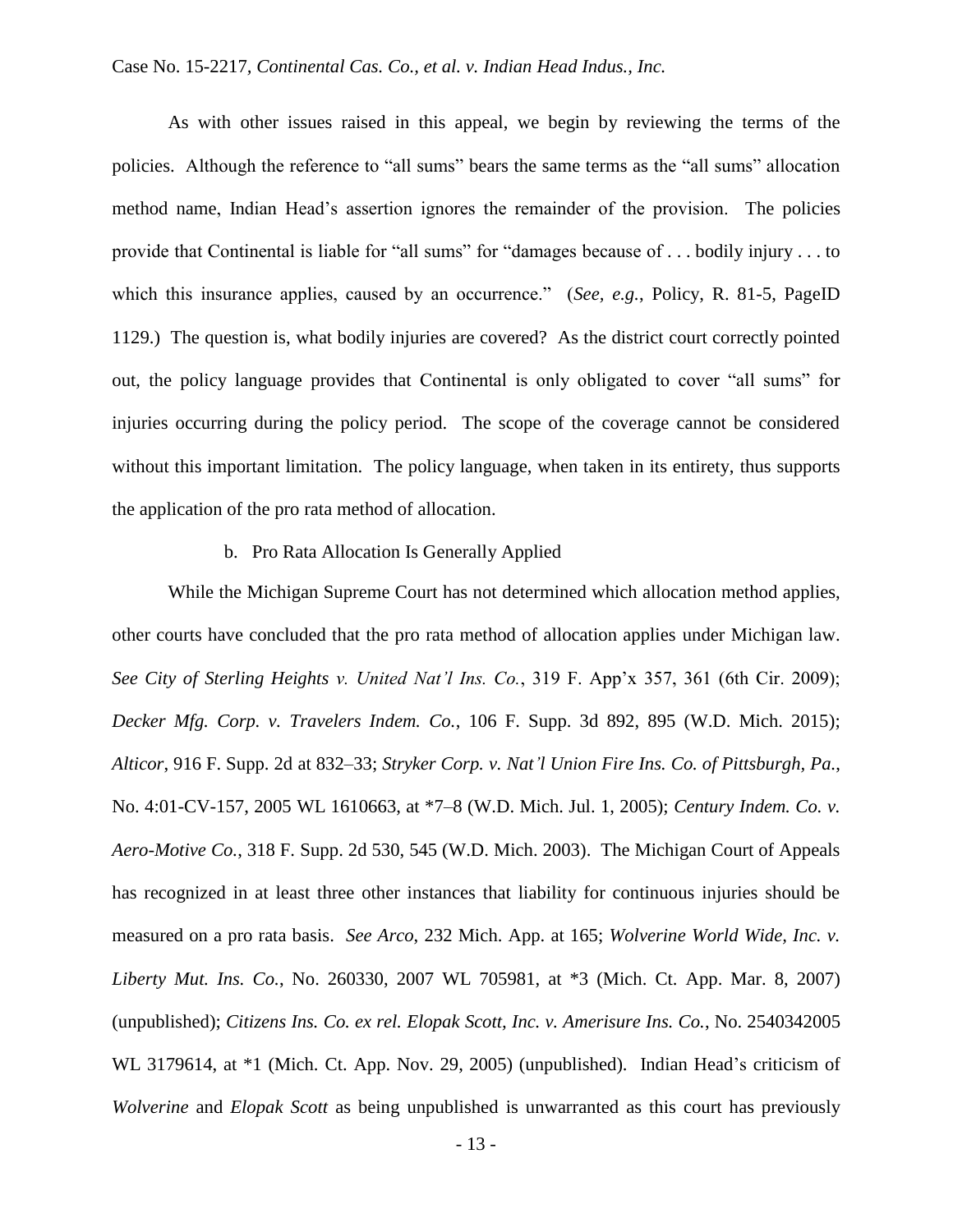affirmed that state appellate court decisions, whether published or not, are relevant to determining how a state supreme court would rule, unless there are persuasive indications that the court would rule otherwise. *Ziegler*, 249 F.3d at 517.

In *Arco*, the Michigan Court of Appeals applied the pro rata method to costs shared among successive insurers for continuous property damage that resulted from pollution. *Arco*, 232 Mich. App. at 161–62. In that case, the policy at issue included similar language to the policies in this case, requiring the insurer to pay "all sums" which the insured became liable for as a result of some injury or property damage occurring during the policy period. *See id.* at 152. The *Arco* court ruled that pro rata allocation should be applied and that applying an "all sums" method of allocation would be contrary to the requirement that coverage only exists for damages occurring during the policy period. *Id.* at 161–62. This conclusion was subsequently reviewed by the Michigan Supreme Court in a split decision. *Arco Indus. Corp. v. Am. Motorists Ins. Co.,* 462 Mich. 896 (2000).

A year later, the Michigan Court of Appeals again took up the issue in *Dow Corning Corp. v. Continental Casualty Co., Inc.*, where it applied an "all sums" approach for the allocation of damages among the manufacturer's insurers. Nos. 200143–200154, 1999 WL 33435067, at \*8 (Mich. Ct. App. Oct. 12, 1999) (unpublished). The court emphasized that its holding was grounded in the policy's language, which provided that covered injuries could result from "continuous or repeated exposure[s]" and contained an express provision that the policy would still cover injuries continuing after the termination of the policy. *Id.* at \*6–7. Based on this, the court concluded that "[c]learly, the policy provides for indemnification for injuries occurring outside the policy period." *Id.* at \*7.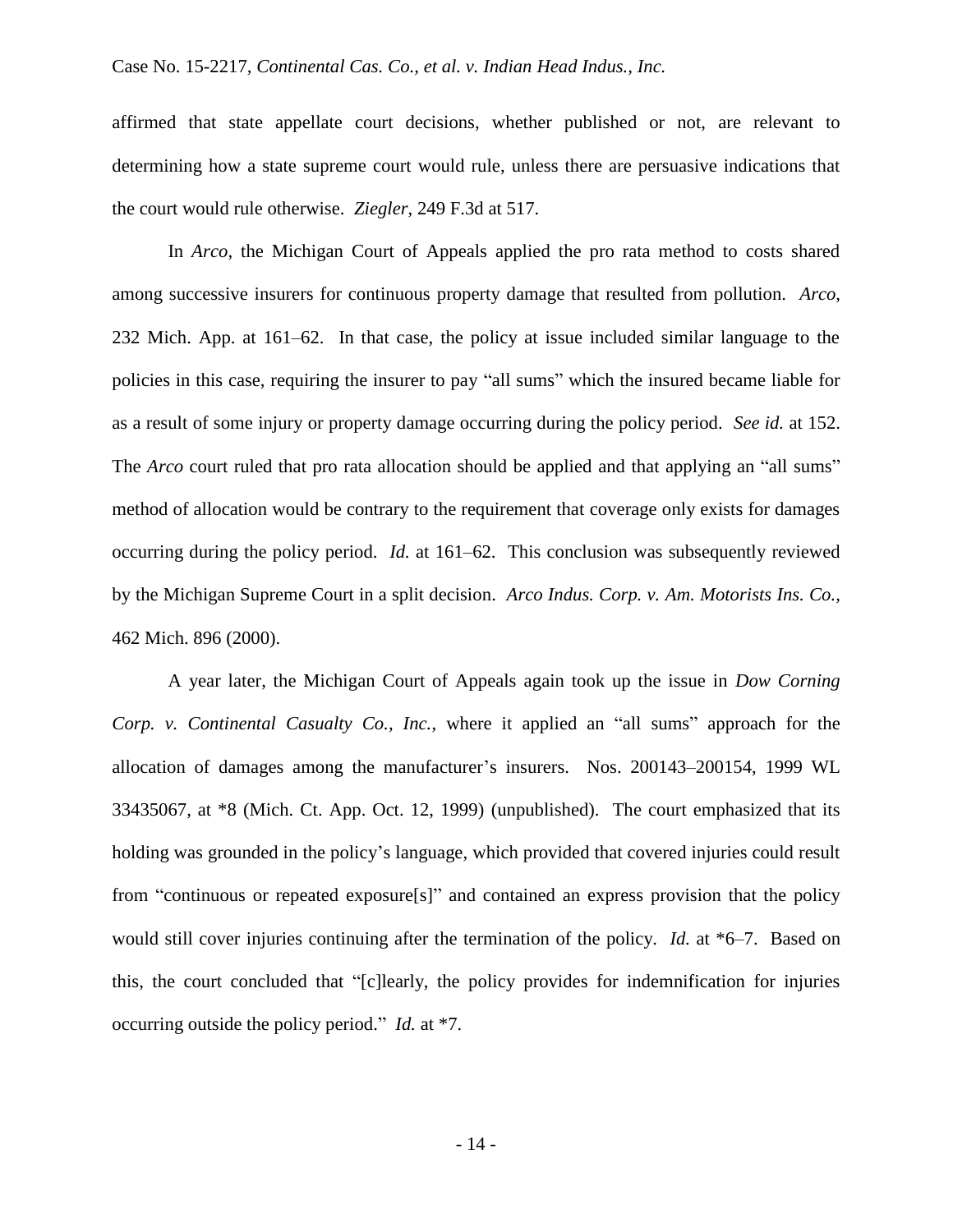We do not find these different conclusions reached by *Arco* and *Dow Corning* to be contradictory. Indeed, the court in *Dow Corning* noted factual distinctions between the policies being considered by the two courts and confirmed that it was on this basis the *Dow Corning*  court refused to adopt *Arco*'s method of allocation. *Id.* at \*8. These differences included the *Dow Corning* policy's express coverage of injuries that continued after the end of the policy. *Id.*  at \*7–8; *Stryker*, 2005 WL 1610663, at \*7.

In this case, while Indian Head's policies noted that injuries could occur continuously or repeatedly, the language limited coverage to injuries occurring during the policy period and precluded coverage of those that continued after the policies ended. In this way, we find the Indian Head policies more akin to the language considered by *Arco* than that of *Dow Corning*. Without the additional provision extending coverage beyond the policy period, there is no support for reading the policies as extending coverage to damages arising outside of the policy period.

We find the remaining arguments Indian Head sets forth for why the Michigan Supreme Court would apply an "all sums" approach to be largely irrelevant. Indian Head's criticism of the *Arco* court's consideration of the drafting history of general liability provisions is misplaced as the court was entitled to consider all available information to assess how the Michigan Supreme Court would likely rule on the issue. *See Ziegler*, 249 F.3d at 517. Indian Head's detailed accounts of *Arco*'s procedural history and the negative prior treatment of opinions issued in the case are also unavailing as the review of other issues in the case cannot be used to determine how the Michigan Supreme Court would rule on this particular issue. Further, while we acknowledge that the composition of the Michigan Supreme Court and past treatment of similar questions by particular justices is relevant, the majority of evidence suggests that the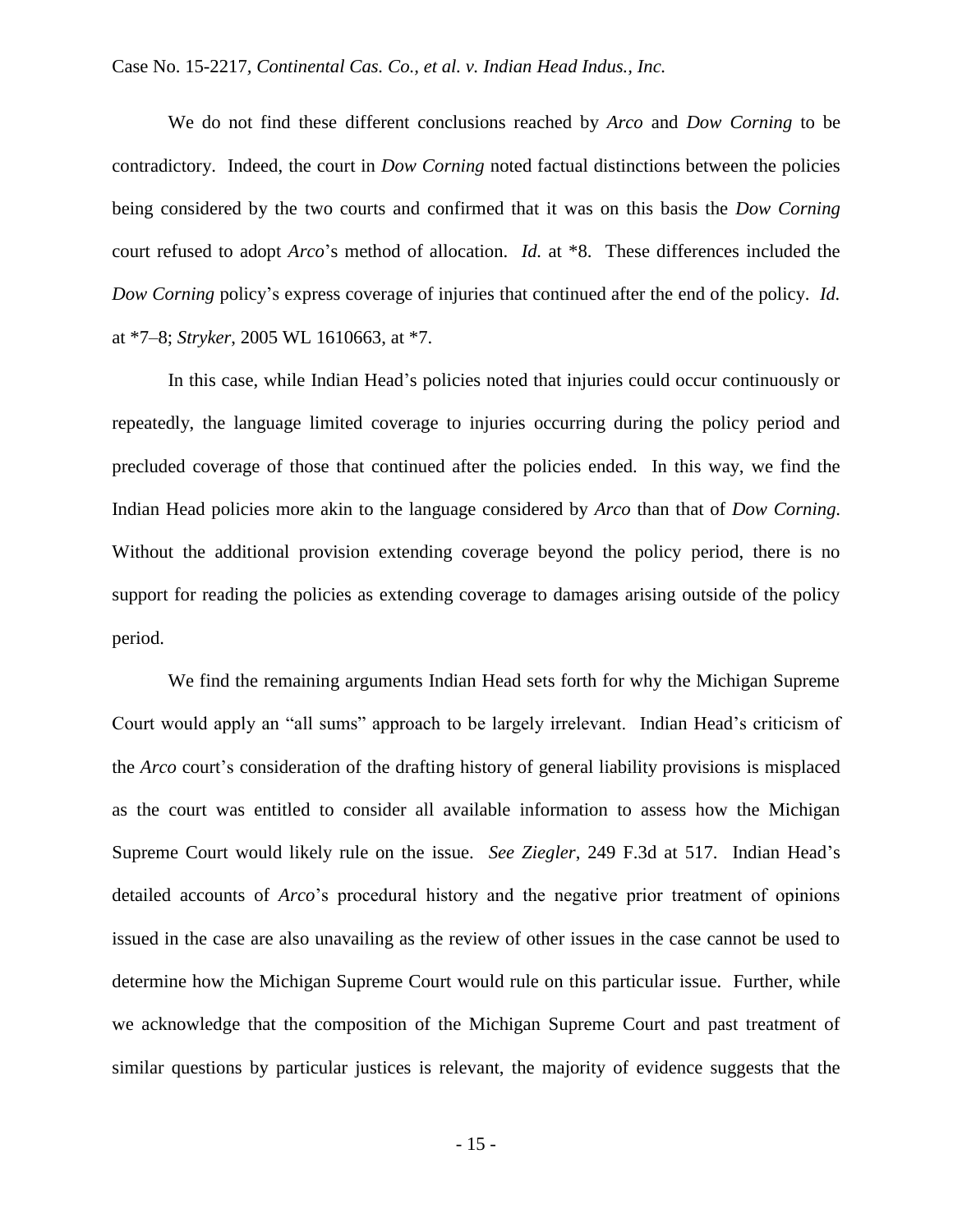Michigan Supreme Court would most likely apply the pro rata method of allocation. The last time the supreme court was presented with this issue, it elected to affirm the decision in *Arco* by a split decision of six justices, after the *Dow Corning* opinion was issued. *Arco*, 462 Mich. at 896. As a result, the possible difference of opinion by the three justices, which Indian Head identifies, is inconsequential. Moreover, since the review of *Arco*, the Michigan Court of Appeals has elected to apply the pro rata method of allocation in two more instances. *See Wolverine*, 2007 WL 705981, at \*3; *Elopak Scott*, 2005 WL 3179614, at \*1. This trend suggests that the Michigan Supreme Court would most likely adopt the pro rata method of allocation. We therefore find that the bulk of Michigan case law and available information supports the district court's decision to apply the pro rata method of allocation to damages incurred by Indian Head.

c. Pro Rata Allocation Is Appropriate for Previously Incurred Defense Costs

Indian Head contests the district court's pro rata allocation of defense costs, arguing that the duty to defend is broader than indemnity obligations and thus requires an insurer to provide a defense so long as allegations may be even arguably covered. According to Indian Head, this prevents defense costs from being prorated unless the entire injury occurred outside of the coverage period.

Indian Head's argument relies on the holding of *Ray Industries, Inc. v. Liberty Mutual Insurance Co.*, 974 F.2d 754 (6th Cir. 1992). In that case, the court considered whether it was appropriate to prorate defense costs for potential litigation that had yet to occur. *Id.* The court concluded that defense costs "[are] not easily apportioned" as they are a service rather than a payment and decided to not prorate the costs among insurers. *Id.* at 770. *Ray Industries* is distinguishable from the case at hand however. Rather than being future, unknown costs, the defense costs in this case have already been incurred by Indian Head. The district court's order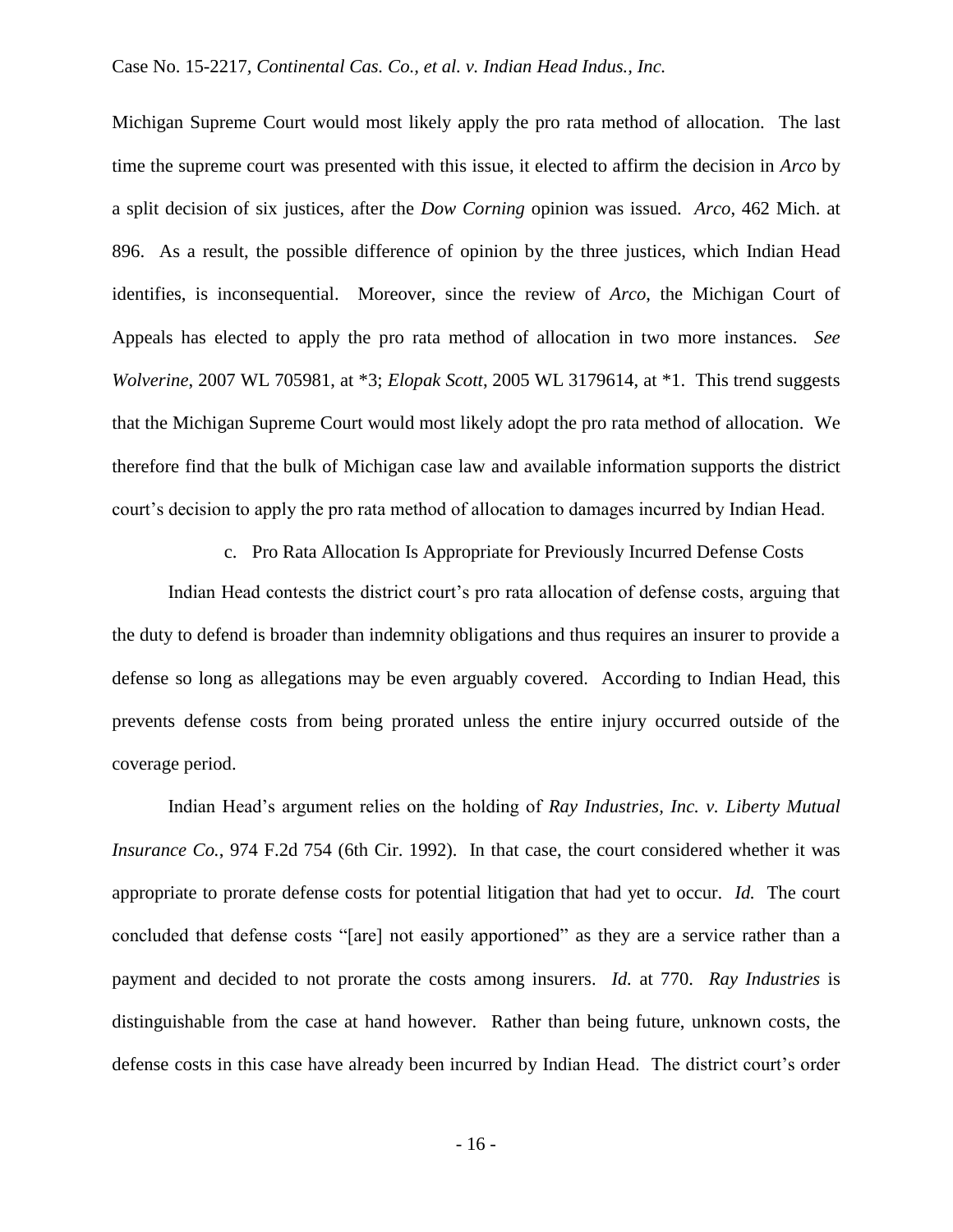merely allocated the defense costs for those suits based upon Continental's "time-on-the-risk" share for the underlying actions.

The district court's allocation, after the defense costs have been assessed, is in line with how courts have addressed the question of allocation. This court has previously held that, although prorated costs are inappropriate where there is no reasonable means of apportionment between covered and uncovered claims, prorated costs are allowed where the costs may be readily apportioned. *See Ins. Co. of N. Am. v. Forty-Eight Insulations, Inc.*, 633 F.2d 1212, 1224–25 (6th Cir. 1980); *see also Alticor*, 916 F. Supp. 2d at 832 (citing *Budd Co. v. Travelers Indemn. Co.*, 820 F.2d 787, 791 (6th Cir. 1987)). The defense costs at issue in this case have already been incurred and stipulated to between the parties. Therefore, it was readily possible to determine each party's prorated shares. As a result, the district court did not err in prorating the costs.

## *2. Indian Head Has Failed to Establish Coverage Was Not Available After 1987*

Indian Head argues that in the event that it must reimburse Continental, it should not be required to pay for its share of damages and defense costs for the years after the termination of the insurance policies. According to Indian Head, a company cannot be held liable for its own damages and defense costs for years in which asbestos-related insurance was unavailable. Indian Head asserts that once Continental barred asbestos-related claims from its coverage, Indian Head could no longer obtain coverage for such suits. Continental disputes whether such an exception exists and argues that, in any event, the exception would only apply where insurance is not available from any insurer.

Applying Michigan law, the court in *Decker v. Travelers Indemnity* recognized an exception to holding a policyholder liable for its own damages "where insurance is not available in the marketplace." *Decker*, 106 F. Supp. 3d at 898. The court noted that this exception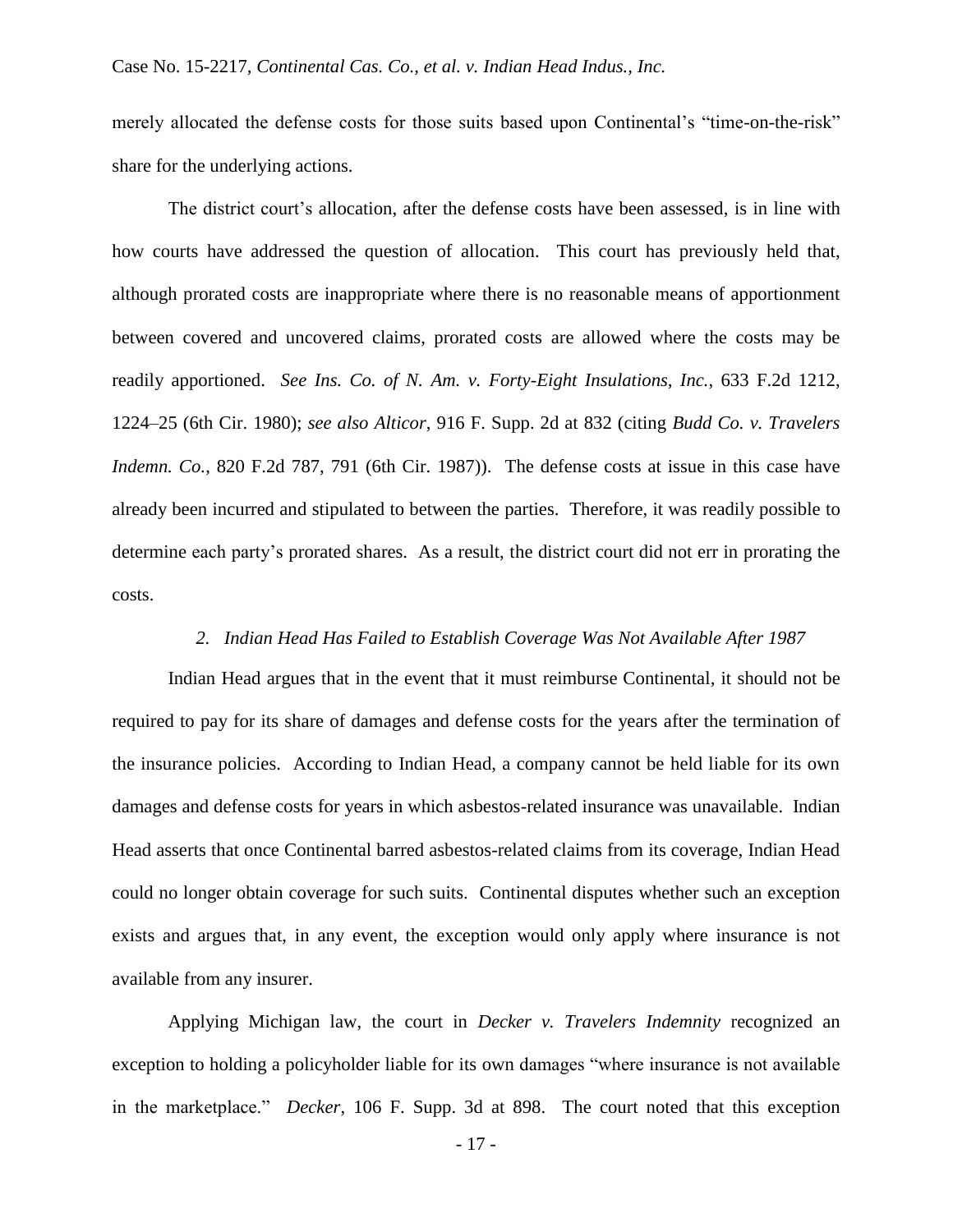requires "[t]he insured bear[] the burden of proving that insurance was not reasonably available to it." *Id.* Moreover, the court further explained that it is not enough that the "same policy type" was not available, but that the insured could not purchase coverage of any policy type that would have "provided similar coverage." *Id.* 

Indian Head has only asserted that asbestos-related coverage was no longer available to it after Continental added asbestos exclusions to its policies. We find this insufficient. Continental has pointed to instances where asbestos-related coverage continued to be available to companies until at least 2001. *See John Crane, Inc. v. Admiral Ins. Co.*, 991 N.E.2d 474, 478 (Ill. App. Ct. 2013) (noting the insured had asbestos coverage through 2001). Based on this information, Indian Head has failed to show that asbestos-related coverage from any insurer was unavailable after 1987. The district court, therefore, did not err in allocating to Indian Head its share of damages incurred after 1987.

#### **F. The Right to Reimbursement for Excess Insurance Payments**

Indian Head's final ground of appeal contests the district court's decision granting Continental reimbursement of its previous excess payments. Indian Head criticizes the district court for not providing any case law in support of its ruling, and claims that reimbursement is inappropriate where no policy provision allows for it. Continental disputes this, claiming that it is entitled to reimbursement as a matter of contract, either implied-in-fact or implied-in-law.

The Michigan Supreme Court has yet to rule upon whether an insurer may be entitled to reimbursement where the policy does not provide for it. This leaves this court to consider how the supreme court would likely decide upon the question. *Ziegler*, 249 F.3d at 517. The Sixth Circuit has found under the law of other states that insurers may be entitled to reimbursement, even absent a provision in the policy providing for it, so long as an implied-in-fact or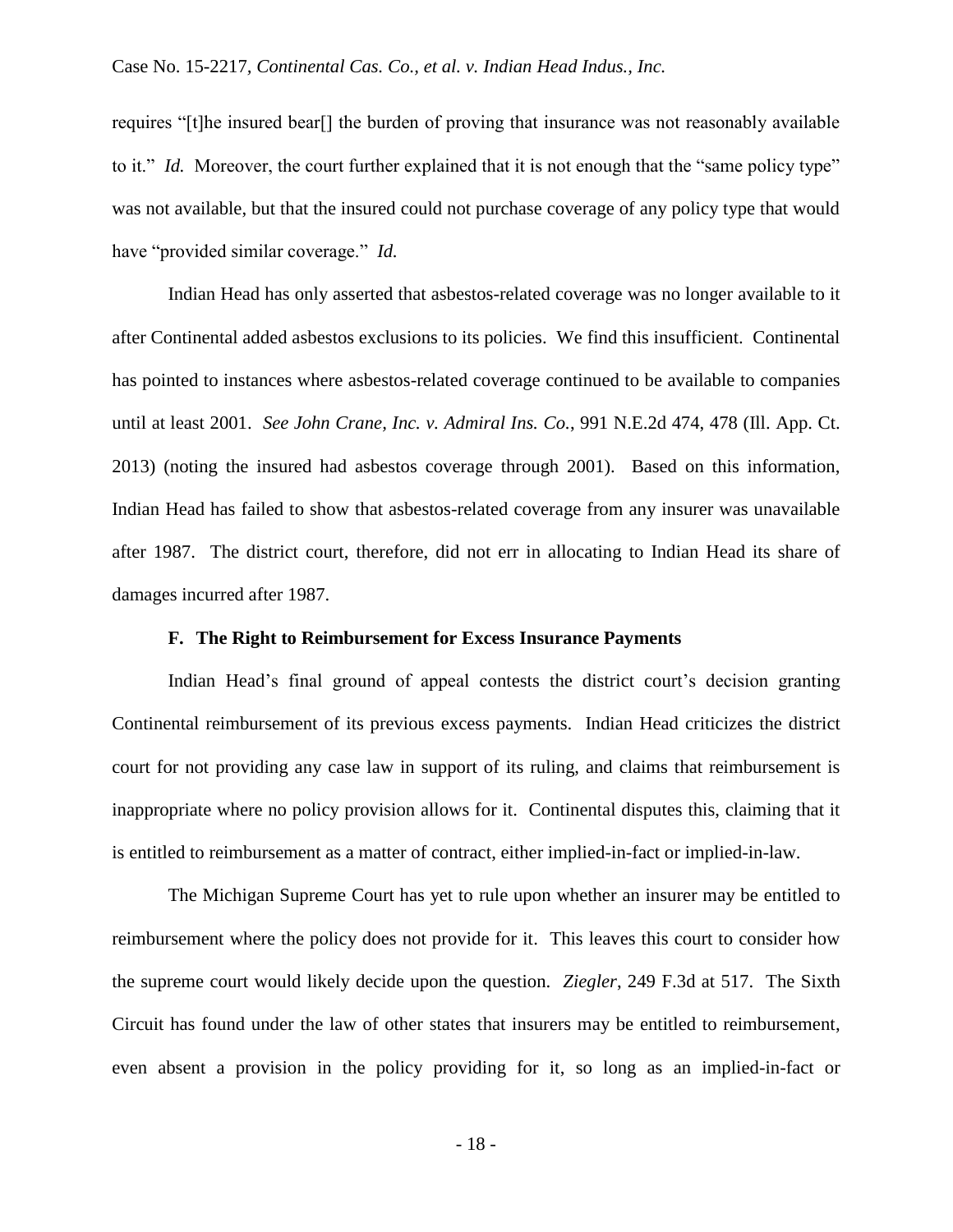implied-in-law contract existed. *See United Nat'l Ins. Co. v. SST Fitness Corp.*, 309 F.3d 914, 921 (6th Cir. 2002) (applying Ohio law); *Travelers Prop. Cas. Co. of Am. v. Hillerich & Bradsby Co., Inc.*, 598 F.3d 257, 269 (6th Cir. 2010) (applying Kentucky law).

Indian Head considers these decisions to be inapplicable to this case, arguing that Michigan law prohibits an implied contract from existing where an express contract has already been entered into between the same parties and on the same subject. However, this argument is inaccurate as it suggests it is enough that the implied contract relates to the same type of services as those covered in the express contract. The Michigan Court of Appeals has ruled that an implied contract may exist despite an express contract's existence, "where the performance of additional work or benefit not contemplated in the express contract is present." *United Skilled Trades, Inc. v. City of Wyandotte*, No. 298380, 2013 WL 1316743, at \*3 (Mich. Ct. App. 2013) (unpublished) (citing *Lansing Bd. of Water and Light v. Deerfield Ins. Co.*, 183 F. Supp. 2d 979, 990–91 (W.D. Mich. 2002)). The Michigan Court of Appeals' analysis applies to the facts in this case. Continental only asserts that an implied contract existed as to coverage that was excluded from the original insurance policies. It is on this basis that reimbursement was applied. As a result, the existence of an express contract alone is insufficient to bar the district court from finding an implied contract existed justifying reimbursement.

Since Michigan law allows for implied-in-fact and implied-in-law contracts to exist, the only remaining question is whether such an implied contract existed between Continental and Indian Head. To this point, this court has noted that the majority of jurisdictions have held that an insurer is entitled to reimbursement under an implied-in-fact contract where the insurer: 1) timely and explicitly reserves its rights to reimbursement; and 2) provides sufficient notice of the specific possibility of reimbursement. *United Nat'l*, 309 F.3d at 919. In order to have the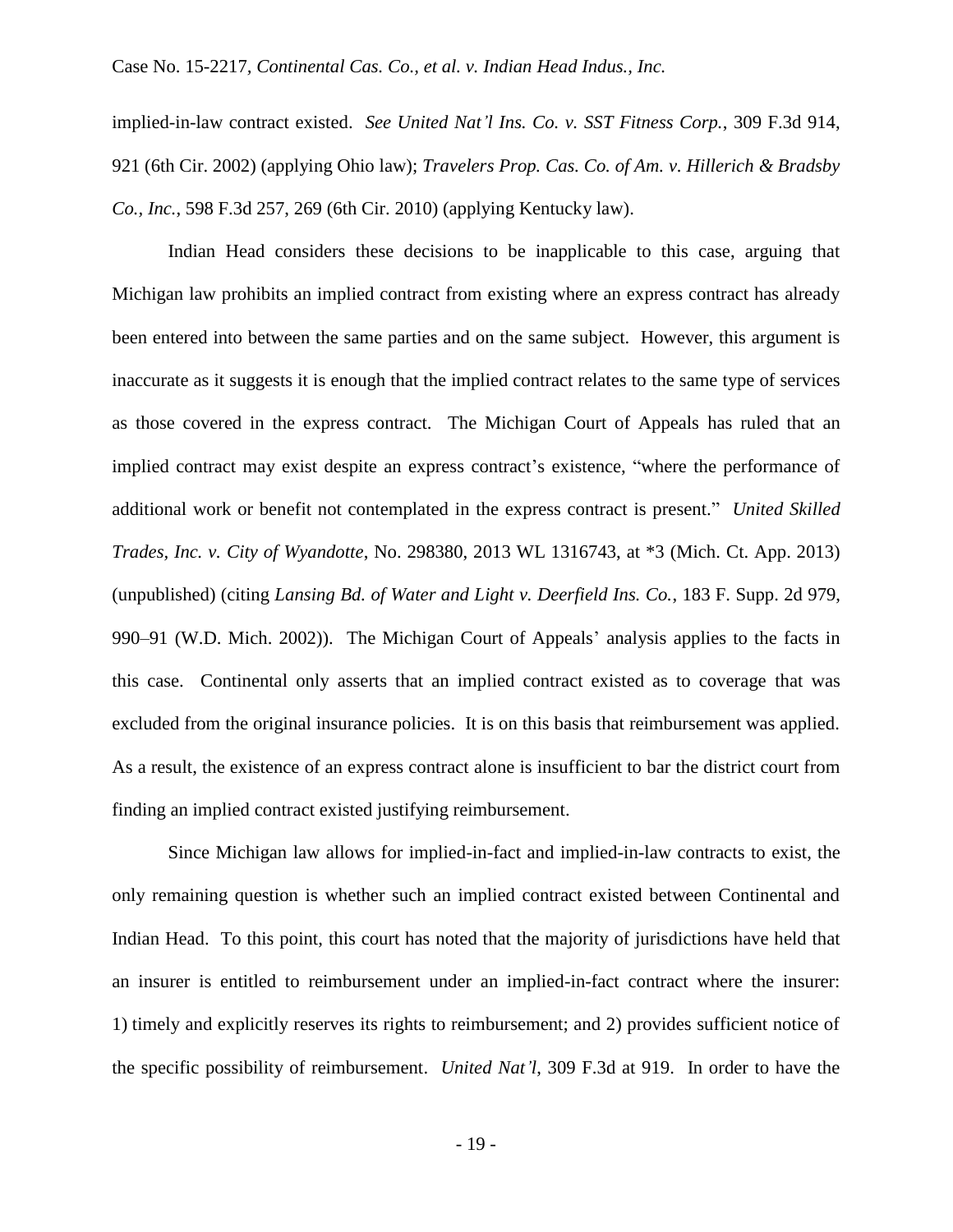right under an implied-in-law contract, the insurer must: 1) timely assert its rights to reimbursement; 2) provide notice of the intent to seek reimbursement; and 3) allow the insured to have meaningful control of the defense and negotiation process. *Travelers Prop.*, 598 F.3d at 268.

In this case, either form of implied contract is met as Continental expressly reserved its rights in a letter that plainly stated to Indian Head that Continental would seek reimbursement. Furthermore, the district court only granted Continental reimbursement for claims brought after the reservation of rights, finding the reservation of rights timely with respect to those claims but not those submitted prior to the letter. Considering this, and that Indian Head does not contest that it subsequently accepted the payments while retaining control of the litigation process in the underlying suits, it was proper for the district court to find Continental is entitled to reimbursement as an implied contract existed between the two parties.

There is no need to consider Indian Head's alternative argument that reimbursement is improper because Continental volunteered its service. We addressed this question in *SST Fitness*, finding that, where an insurer has performed an action under a reservation of its right to reimbursement, the insurer cannot be considered a volunteer. *United Nat'l*, 309 F.3d at 923.

#### **III. CONCLUSION**

The plain terms of the policies in this case and the strong preponderance of Michigan state court and Sixth Circuit case law support the district court's summary judgment orders. For the foregoing reasons, we AFFIRM the district court's summary judgment orders with respect to pro rata allocation and Continental's right to reimbursement. We REMAND to the district court for further consideration the question of Continental's liabilities arising out of those claims that